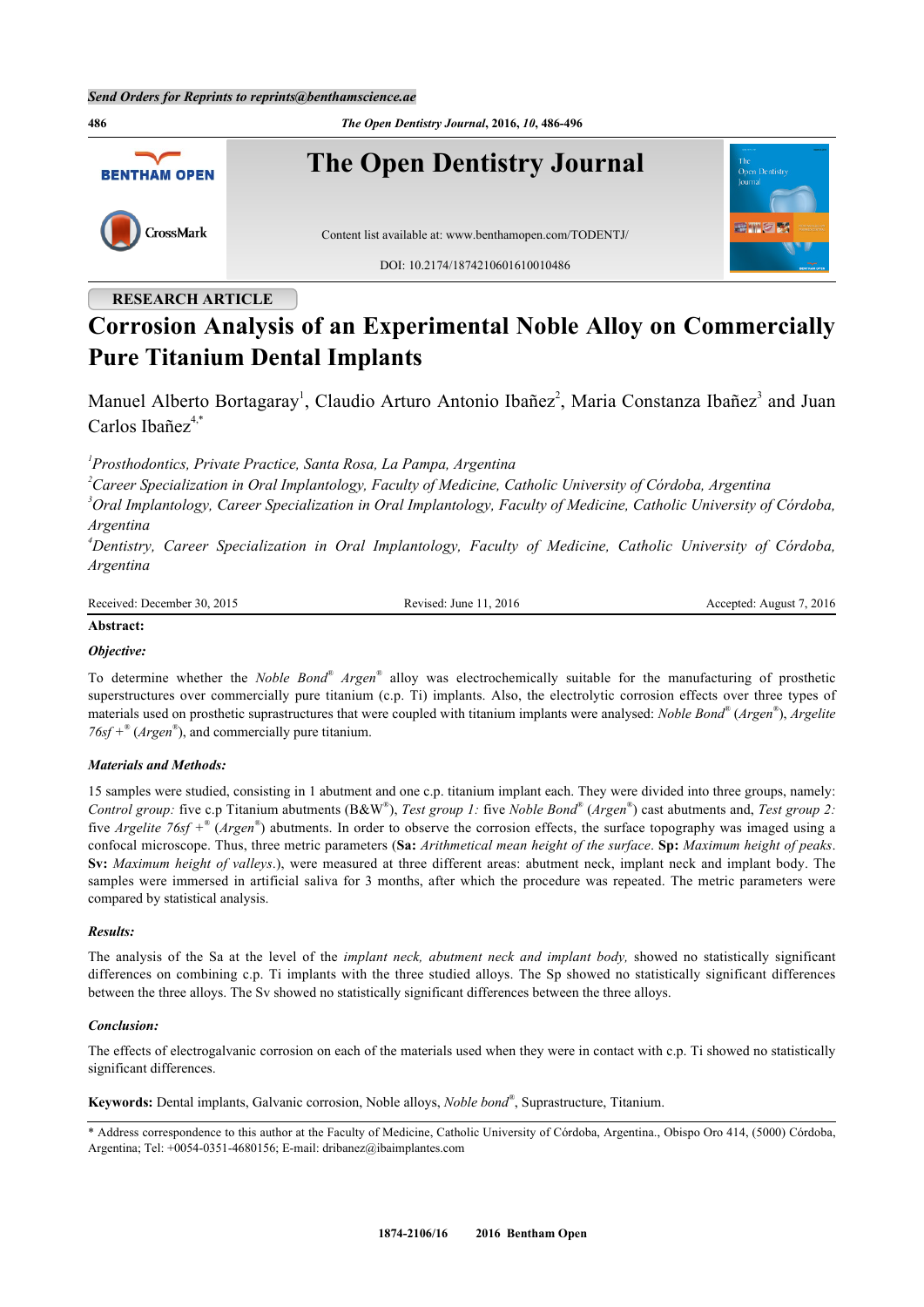#### **INTRODUCTION**

Due to their high cost, noble or semi-noble alloys with high content of gold and palladium, represent a problem when used to produce fixed prostheses over implants. Alternatively, newly developed alloys attempt to reduce corrosion without risk of losing the right physical properties. The different metallic materials used in such alloys have yielded varied results. Solá *et al.* [[1](#page-9-0)] analysed resistance to corrosion of four noble alloys (Pontor  $2^{\infty}$ , Cerapall  $2^{\infty}$ , V-Gnathos Plus<sup>®</sup> and Pagalin<sup>®</sup>) and of a titanium alloy (Ti6Al4V) attached to commercially pure titanium (c.p. Ti). These authors observed a differential resistance to corrosion depending on the composition of each of the alloys used, despite the fact that all of them largely contain gold and palladium. For their part, as it has been shown, gold and palladium-based alloys present a lower dissolution rate and therefore greater corrosion resistance than those made up of non-noble base metals such as nickel- chrome or chrome-cobalt [[2](#page-9-1) - [6](#page-9-2)]. In order to improve corrosion resistance and "make them nobler" Sarantopoulos [[7\]](#page-9-3) studied two alloys (*Noble Crown*® *and Noble Crown NF*® ) made with the last two pairs of non-noble metals to which palladium was added, thus he concluded that the inclusion of this element has deleterious effects upon the physico-chemical properties of both alloys. Furthermore, Poljak-Guberina [\[8](#page-9-4)] pointed out the need to study processes which may enable to line or coat non-noble materials with higher corrosion-resistance ones, which will improve the behaviour of these alloys in the oral environment. Electro-chemical corrosion is the most important injury factor in dental work. It produces unintended wear of the metal surface, and a deterioration of the outer and inner layers caused by exposure to chemicals or electrochemical reaction of the surrounding area [\[9](#page-9-5)].

Given the nature of the medium in the oral cavity, it is especially important that the materials used show a high electrolytic corrosion resistance. The consequences of corrosion in alloys for dental use may result in negative biological, functional and aesthetic effects, of which the biological ones have higher significance. During corrosive processes, metal ions are freed into the medium and come into contact with neighbouring tissues and/or are spread throughout the entire body. Biological incompatibility of these ions can produce body injury, causing toxicity and risk of sensitization; therefore, it is fundamental the use of alloys made up of metals with a low degree of ionic [\[10](#page-9-6)].

Titanium properties make it ideal for use in dental implants, and it has been used successfully in dentistry for many years [\[4](#page-9-7)]. Its high resistance to corrosion results from the formation of a thin highly-adhesive layer of titanium oxide, being at the same time extremely biocompatible. However, one of the main problems of using titanium in the manufacturing of prosthetic structures results from the difficulty in handling it during the casting process.

According to the A.D.A. (*American Dental Association*) [[11\]](#page-9-8) classification system, noble alloys consist of at least 25% gold or metals of the platinum group.

Precious alloys (of high gold, silver, palladium and platinum content) are usually implemented as bases for fixed metal-ceramic prostheses. Compared to titanium or stainless steel alloys, precious alloys are distinguished by a high corrosion resistance (significantly increased when containing more than 75% gold [\[12\]](#page-9-9)) as well as a low-to-moderate mechanical resistance.

Due to their low electrochemical stability, non-noble alloys or base metal alloys (Cr-Ni) combined with c.p. titanium, show a high corrosion level. Therefore, their implementation is contraindicated in the manufacturing of prosthetic suprastructures over implants. In an *in vitro* study of corrosion on alloys that are in contact with titanium [[3\]](#page-9-10), it was observed that those alloys based on non–noble metals (Cr-Co, Cr-Ni) present a higher dissolution rate than alloys based on noble metals (Au, Pd).

*Argen®* Corporation developed *Noble Bond®* alloy, which is made up of 75% base metals and 25% ruthenium, the latter also belonging to the group of noble metals (*Noble Bond®* Alloy -Composition: Ruthenium 25%, Cobalt 40%, Chrome 24%, Gallium 11%, Boron lines).

The purpose of producing this alloy is to improve the base metals alloys (Cr-Co) resistance to corrosion and, at the same time, to offer a low cost material with electrochemical characteristics similar to those of the noble alloys.

The success of noble alloys with high content of gold, palladium and c.p. titanium in the production of prosthetic structures over implant–supported suprastructure [[3,](#page-9-10) [13](#page-9-11), [14\]](#page-9-12) is well known because of both their biocompatibility and their resistance to corrosion. These are the reasons that led to a comparative analysis regarding the effects of electrolytic corrosion on two types of noble alloys: *Argelite 76sf+®* (*Argen®* ) and *Noble Bond®* (*Argen®* ) and c.p. titanium.

The main purpose of this study was to determine if the *Noble Bond®* alloy is an electrochemically suitable material to make prosthetic suprastructures over c.p. titanium implants.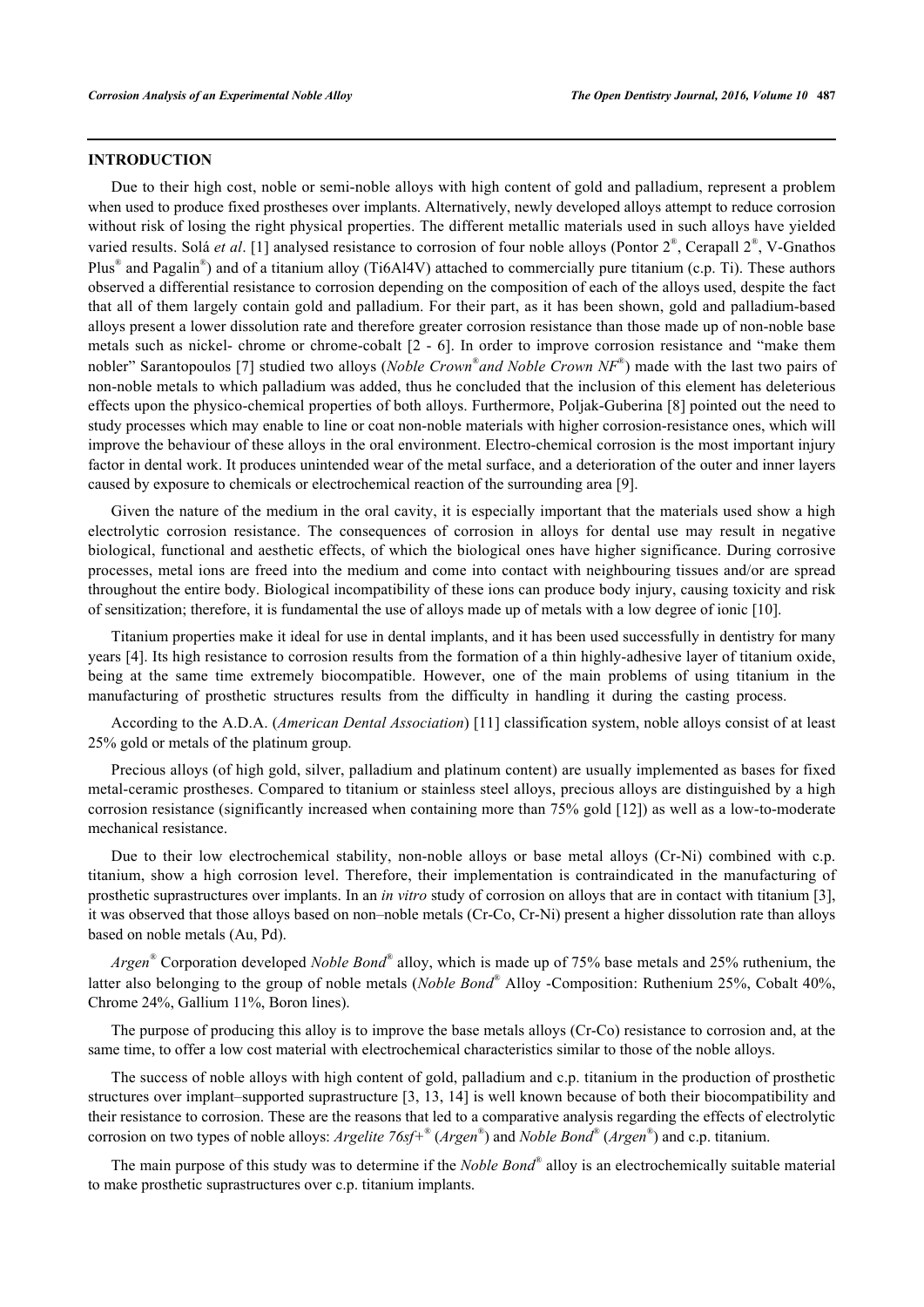Besides, the following aspects were analysed:

- Degree of electrolytic corrosion caused by the *Noble Bond®* alloy in combination with c.p. titanium;
- Degree of electrolytic corrosion caused by an alloy with high content of gold in combination with c.p. titanium;
- Degree of electrolytic corrosion caused by c.p. titanium over implants and abutment.
- A comparison of the results obtained for the three metals / alloys used in the implant-supported suprastructure.

## **MATERIALS AND METHODOLOGY**

In this prospective experimental study 15 *ad modum* transmucosal abutments (UCLA type) of 4.1 mm diameter coupled with 15 implants made of IV–degree titanium of 4 mm diameter and 10 mm length were used (*B&W*® Buenos Aires, Argentina).

Five out of the 15 abutments were castings that used *Noble Bond*<sup>®</sup> alloy (Trial Group 1 = TG 1); other five were castings that used *Argelite 76sf+*® noble alloy (Composition: Gold 1.8%, Palladium 75.7%, Ruthenium below 1%, Indium 8%, Gallium 6.3%, Tin below 1%, Copper 7.5%, Borium below 1%) (Trial Group  $2 = TG$  2); and the remaining five were abutments made in c.p. titanium ( $B\&W^*$  Buenos Aires, Argentina) (Control Group = CG).

#### **Sample Preparation and Casting**

All the cast samples were prepared from castable plastic cylinder abutments and for the c.p. titanium samples machined straight abutments (*B&W*® Buenos Aires, Argentina) were used.

The device used was a compact benchtop vacuum pressure casting machine with integrated power cooling and touch display Nautilus T from BEGO with Lolipot crucibles (Bremen, Germany). To avoid oxidation processes, casting was performed in new crucibles by induction in controlled atmosphere, following the specifications provided by each of the alloys' manufacturers. Once the UCLA abutments were cast, they were sand-blasted with non-recycled aluminium oxide- particle size 50 microns- at 60 psi, in order to remove oxide and lining remains.

Sample polishing was carried out with diamond rubber points and polishing paste following one direction and according to the manufacturer's specifications for both alloys. Finally, samples were decontaminated by immersion in distilled water and in ultrasonic cleaner for 10 minutes, procedure recommended by the manufacturers to remove polishing remains.

Fixation of prosthetic components on implants was carried out using c.p. titanium screws (*B&W*® Buenos Aires, Argentina) torqued at 35 N. Once the samples were obtained, they were placed in plastic containers and labeled (Fig. **[1](#page-2-0)**).

<span id="page-2-0"></span>

**Fig. (1).** Abutments cast on implants: 1. *Noble Bond®* -Titanium, 2. *Argelite*® Titanium, 3. Titanium-Titanium.

#### **Sample Analysis and Treatment**

Each sample was analysed using a confocal microscope (*OLYMPUS® LEXT OLS4000 3D Laser Measuring*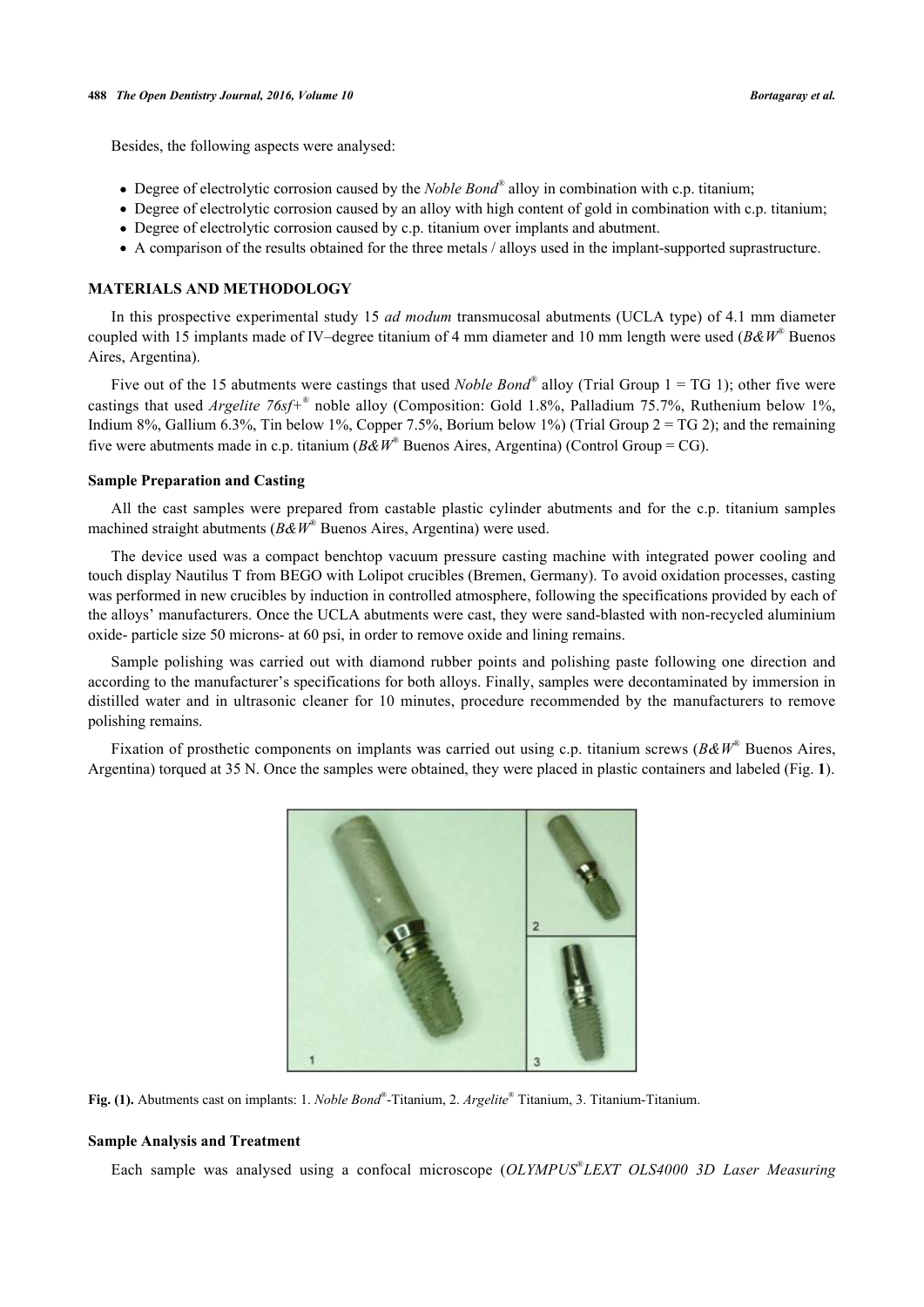*Microscope*), designed to obtain nanometric images, 3D measurements and to measure roughness levels. The images obtained correspond to three different zones analysed (Fig. **[2](#page-3-0)**):

- 1. Abutment Neck (U Neck).
- 2. Implant Neck (I Neck).
- 3. Implant Body (I Body).

<span id="page-3-0"></span>

Fig. (2). The three different zones analysed in the samples.

The following 3D metric parameters were obtained in each of the photographed areas:

- **Sa:** *Arithmetical mean height of the surface*. **Sp:** *Maximum height of peaks*.
- **Sv:** *Maximum height of valleys*.

After labeled, samples were placed in plastic containers and immersed in modified Ericsson solution as artificial saliva whose behaviour is quite similar to that of natural saliva and is generally used in electrolytic corrosion studies (composition: NaCl= 0.600 / KCl = 0.720 / CaCl<sub>2</sub>.2H<sub>2</sub>O = 0.220 / KH<sub>2</sub>PO<sub>4</sub> = 0.680 / Na<sub>2</sub>HPO<sub>4</sub>.12H<sub>2</sub>O = 0.856 / KSCN =  $0.060 /$  KHCO<sub>3</sub> = 1.500 / Citric acid = 0.030) [\[15](#page-10-0)].

<span id="page-3-1"></span>Samples were kept immersed in the containers for three months, at the end of which, samples were analysed again using the same procedures applied at the beginning of the study (Fig. **[3](#page-3-1)**). The electrolyte was not changed during exposure.



**Fig. (3).** Samples immersed in modified Ericsson solution and their storage.

An analytical technique by static immersion with an increased immersion time [\[12](#page-9-9), [15](#page-10-0)] and in accordance with ISO/ TR 10271:1993 was the methodology used for sample treatment.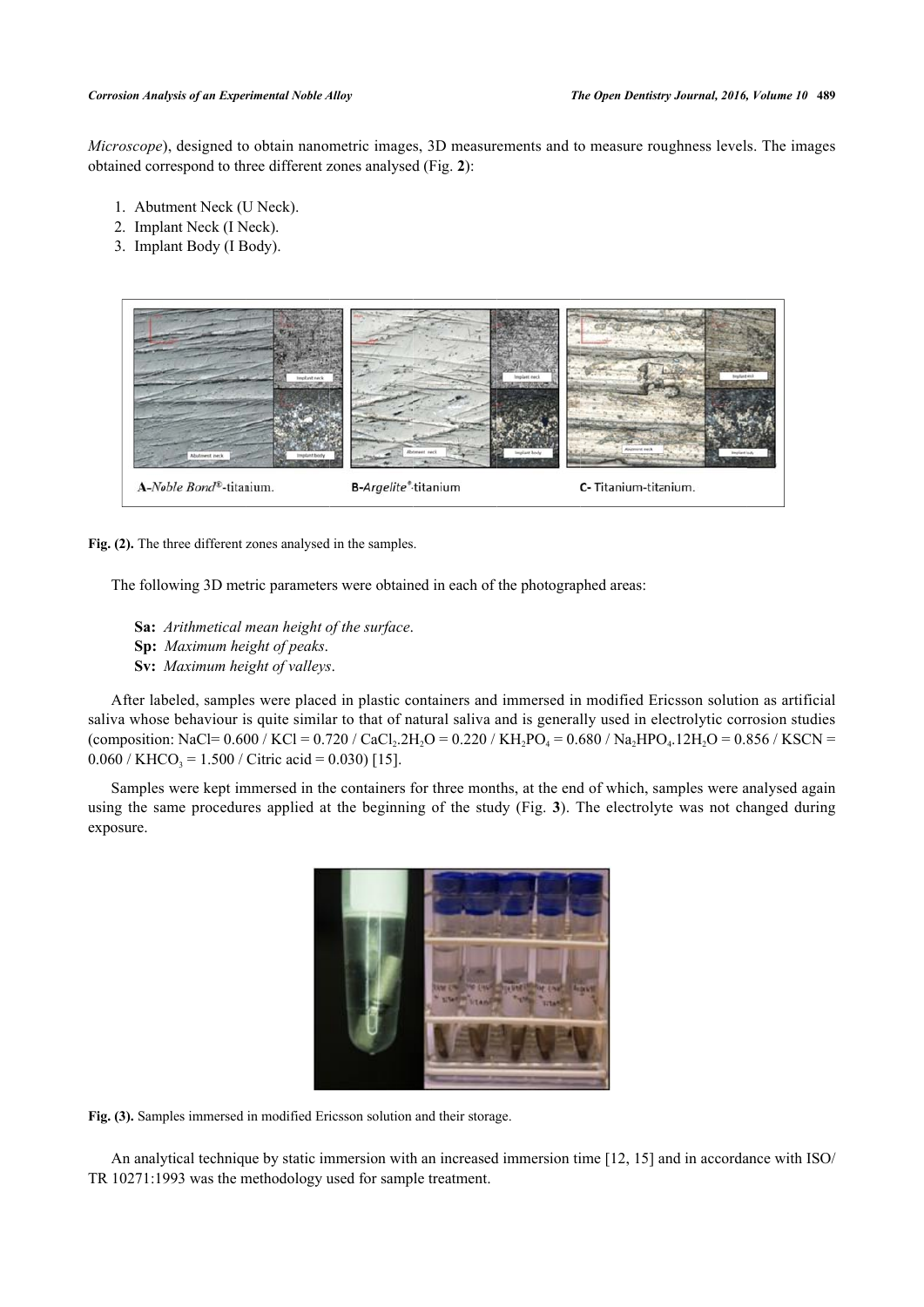## **Statistical Analysis**

Parametric data obtained (*Sa*, *Sp* and *Sv*) in all samples, before and after immersing them in artificial saliva, were subjected to statistical treatment by running an ANOVA, LSD Fisher Alfa Test, and Tukey's Alfa Test.

## **RESULTS**

The tables below show the metric parameters obtained through the images of the samples studied, before and after artificial saliva immersion (Tables **[1](#page-4-0)**-**[6](#page-5-0)**).

<span id="page-4-0"></span>

|  |  |  |  | Table 1. Data obtained from the Titanium-Titanium group before immersion in artificial saliva. |  |  |
|--|--|--|--|------------------------------------------------------------------------------------------------|--|--|
|  |  |  |  |                                                                                                |  |  |

| Sample         | <b>Sector</b>          | Sa    | Sp    | $S_{V}$ |
|----------------|------------------------|-------|-------|---------|
|                | Abutment Neck (U Neck) | 0.079 | 1.788 | 4.428   |
|                | Implant Neck (I Neck)  | 0.098 | 1.299 | 1.546   |
|                | Implant Body (I Body)  | 0.384 | 7.887 | 7.07    |
| $\overline{2}$ | Abutment Neck (U Neck) | 0.043 | 1.507 | 0.988   |
|                | Implant Neck (I Neck)  | 0.059 | 0.903 | 0.872   |
|                | Implant Body (I Body)  | 0.478 | 6.787 | 6.649   |
| 3              | Abutment Neck (U Neck) | 0.046 | 6.295 | 2.024   |
|                | Implant Neck (I Neck)  | 0.09  | 3.028 | 2.045   |
|                | Implant Body (I Body)  | 0.446 | 5.801 | 12.234  |
| $\overline{4}$ | Abutment Neck (U Neck) | 0.042 | 2.461 | 2.813   |
|                | Implant Neck (I Neck)  | 0.196 | 2.775 | 4.318   |
|                | Implant Body (I Body)  | 0.458 | 6.974 | 9.166   |
| 5              | Abutment Neck (U Neck) | 0.062 | 3.712 | 4.258   |
|                | Implant Neck (I Neck)  | 0.06  | 1.862 | 1.18    |
|                | Implant Body (I Body)  | 0.587 | 8.533 | 11.863  |

## **Table 2. Data obtained from the Titanium-***Argelite®*  **group before immersion in artificial saliva.**

| Sample | <b>Sector</b>          | Sa    | Sp     | $S_{V}$ |
|--------|------------------------|-------|--------|---------|
| 6      | Abutment Neck (U Neck) | 0.039 | 1.955  | 0.809   |
|        | Implant Neck (I Neck)  | 0.172 | 5.266  | 3.567   |
|        | Implant Body (I Body)  | 0.345 | 8.564  | 14.786  |
| $\tau$ | Abutment Neck (U Neck) | 0.042 | 4.226  | 1.565   |
|        | Implant Neck (I Neck)  | 0.11  | 3.12   | 3.222   |
|        | Implant Body (I Body)  | 0.361 | 14.215 | 12.9    |
| 8      | Abutment Neck (U Neck) | 0.038 | 3.178  | 1.883   |
|        | Implant Neck (I Neck)  | 0.157 | 2.879  | 2.921   |
|        | Implant Body (I Body)  | 0.542 | 12.845 | 13.927  |
| 9      | Abutment Neck (U Neck) | 0.229 | 4.729  | 3.563   |
|        | Implant Neck (I Neck)  | 0.179 | 2.468  | 2.042   |
|        | Implant Body (I Body)  | 0.394 | 19.706 | 15.759  |
| 10     | Abutment Neck (U Neck) | 0.392 | 8.676  | 6.768   |
|        | Implant Neck (I Neck)  | 0.217 | 7.422  | 5.841   |
|        | Implant Body (I Body)  | 0.538 | 9.46   | 12.604  |

## **Table 3. Data obtained from the Titanium-***Noble Bond®*  **group before immersion in artificial saliva.**

| Sample | <b>Sector</b>          | Sa    | Sp    | Sν     |
|--------|------------------------|-------|-------|--------|
| 11     | Abutment Neck (U Neck) | 0.071 | 6.126 | 16.417 |
|        | Implant Neck (I Neck)  | 0.114 | 1.998 | 1.892  |
|        | Implant Body (I Body)  | 0.459 | 8.046 | 11.115 |
| 12     | Abutment Neck (U Neck) | 0.068 | 3.795 | 1.675  |
|        | Implant Neck (I Neck)  | 0.157 | 2.231 | 3.305  |
|        | Implant Body (I Body)  | 0.54  | 8.858 | 9.216  |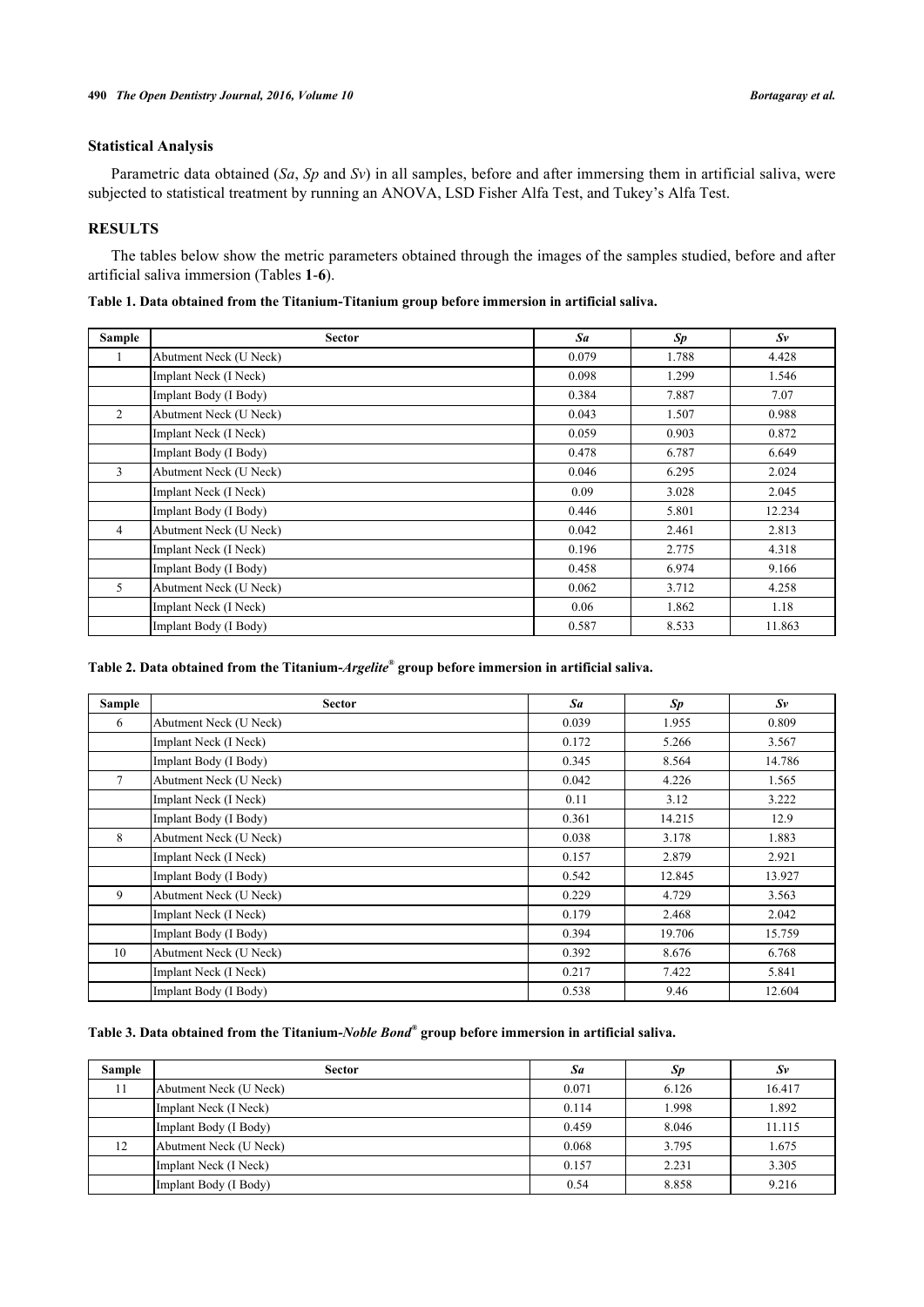## *Corrosion Analysis of an Experimental Noble Alloy The Open Dentistry Journal, 2016, Volume 10* **491**

|        | (Table 3) contd        |       |        |             |  |  |  |
|--------|------------------------|-------|--------|-------------|--|--|--|
| Sample | <b>Sector</b>          | Sa    | Sp     | $S_{\rm V}$ |  |  |  |
| 13     | Abutment Neck (U Neck) | 0.057 | 1.283  | 3.266       |  |  |  |
|        | Implant Neck (I Neck)  | 0.112 | 2.097  | 2.564       |  |  |  |
|        | Implant Body (I Body)  | 0.512 | 7.298  | 7.57        |  |  |  |
| 14     | Abutment Neck (U Neck) | 0.072 | 13.389 | 4.293       |  |  |  |
|        | Implant Neck (I Neck)  | 0.117 | 3.959  | 5.794       |  |  |  |
|        | Implant Body (I Body)  | 0.575 | 16.041 | 16.991      |  |  |  |
| 15     | Abutment Neck (U Neck) | 0.046 | 2.328  | 2.235       |  |  |  |
|        | Implant Neck (I Neck)  | 0.118 | 2.013  | 2.486       |  |  |  |
|        | Implant Body (I Body)  | 0.556 | 7.962  | 9.815       |  |  |  |

## **Table 4. Data obtained from the Titanium-Titanium group after immersion in artificial saliva.**

| Sample         | <b>Sector</b>          | Sa    | Sp     | $S_{V}$ |
|----------------|------------------------|-------|--------|---------|
| $\perp$        | Abutment neck (U neck) | 0.075 | 1.48   | 1.178   |
|                | Implant neck (I neck)  | 0.071 | 2.141  | 3.927   |
|                | Implant body (I body)  | 0.342 | 4.836  | 10.087  |
| 2              | Abutment neck (I neck) | 0.048 | 2.04   | 1.23    |
|                | Implant neck (U neck)  | 0.062 | 2.774  | 4.923   |
|                | Implant body (I body)  | 0.504 | 14.755 | 14.682  |
| 3              | Abutment neck (U neck) | 0.046 | 1.097  | 6.274   |
|                | Implant neck (I neck)  | 0.051 | 2.512  | 0.93    |
|                | Implant body (I body)  | 0.486 | 10.274 | 10.177  |
| $\overline{4}$ | Abutment neck (U neck) | 0.046 | 1.527  | 0.858   |
|                | Implant neck (I neck)  | 0.092 | 1.837  | 1.326   |
|                | Implant body (I body)  | 0.476 | 10.758 | 13.079  |
| 5              | Abutment neck (U neck) | 0.058 | 1.251  | 1.282   |
|                | Implant neck (I neck)  | 0.06  | 0.907  | 0.997   |
|                | Implant body (I body)  | 0.565 | 6.804  | 12.324  |

## **Table 5. Data obtained from the Titanium-***Argelite***® group after immersion in artificial saliva.**

| Sample | <b>Sector</b>          | Sa    | Sp     | $S_{V}$ |
|--------|------------------------|-------|--------|---------|
| 6      | Abutment neck (U neck) | 0.051 | 1.535  | 1.454   |
|        | Implant neck (I neck)  | 0.171 | 3.706  | 3.366   |
|        | Implant body (I body)  | 0.432 | 5.802  | 15.634  |
| 7      | Abutment neck (I neck) | 0.046 | 1.938  | 1.913   |
|        | Implant neck (U neck)  | 0.119 | 4.068  | 4.883   |
|        | Implant body (I body)  | 0.48  | 7.681  | 10.358  |
| 8      | Abutment neck (U neck) | 0.035 | 3.261  | 2.863   |
|        | Implant neck (I neck)  | 0.15  | 2.949  | 2.387   |
|        | Implant body (I body)  | 0.635 | 6.566  | 16.501  |
| 9      | Abutment neck (U neck) | 0.034 | 3.389  | 1.469   |
|        | Implant neck (I neck)  | 0.186 | 3.955  | 4.319   |
|        | Implant body (I body)  | 0.621 | 7.662  | 23.614  |
| 10     | Abutment neck (U neck) | 0.036 | 2.359  | 2.52    |
|        | Implant neck (I neck)  | 0.158 | 4.507  | 3.914   |
|        | Implant body (I body)  | 0.621 | 15.512 | 17.969  |

#### <span id="page-5-0"></span>**Table 6. Data obtained from the Titanium-** *Noble Bond®*  **group after immersion in artificial saliva.**

| Sample | <b>Sector</b>          | Sa    | Sp    | Sv     |
|--------|------------------------|-------|-------|--------|
|        | Abutment neck (U neck) | 0.068 | 0.739 | .001   |
|        | Implant neck (I neck)  | 0.116 | 4.692 | 2.518  |
|        | (Implant body (I body) | 0.558 | 7.161 | 12.144 |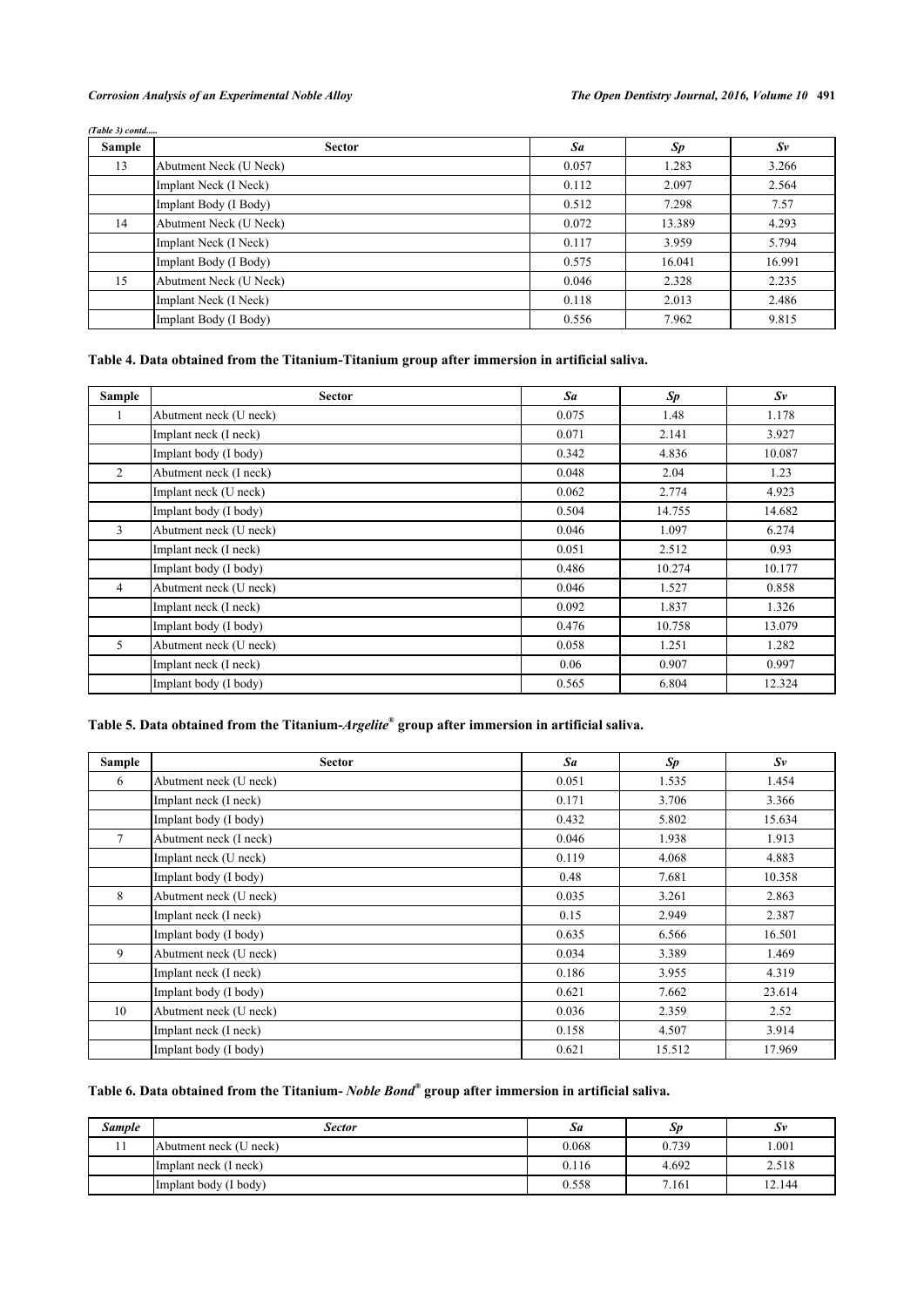#### **492** *The Open Dentistry Journal, 2016, Volume 10 Bortagaray et al.*

*(Table 6) contd.....*

| <b>Sample</b> | <b>Sector</b>          | Sa    | Sp    | $S_{\nu}$ |
|---------------|------------------------|-------|-------|-----------|
| 12            | Abutment neck (I neck) | 0.084 | 7.859 | 2.979     |
|               | Implant neck (U neck)  | 0.152 | 3.847 | 4.119     |
|               | Implant body (I body)  | 0.398 | 8.454 | 16.652    |
| 13            | Abutment neck (U neck) | 0.083 | 3.338 | 3.905     |
|               | Implant neck (I neck)  | 0.126 | 3.379 | 4.021     |
|               | Implant body (I body)  | 0.64  | 8.798 | 10.924    |
| 14            | Abutment neck (U neck) | 0.043 | 0.933 | 4.239     |
|               | Implant neck (I neck)  | 0.096 | 2.216 | 2.862     |
|               | Implant body (I body)  | 0.513 | 8.797 | 8.22      |
| 15            | Abutment neck (U neck) | 0.05  | 1.949 | 0.69      |
|               | Implant neck (I neck)  | 0.129 | 2.905 | 2.261     |
|               | Implant body (I body)  | 0.546 | 8.558 | 13.799    |

## **Sa; Arithmetical Mean Height of the Surface**

Although in the *abutment neck* (U Neck) *Argelite®* alloy showed a decrease of the Sa after saliva immersion, this variation was not significant. No statistically significant differences were found for the other two alloys Sa values at this level. The analysis of the Sa at the level of the *implant neck* (I Neck) showed no statistically significant differences on its surface in combination with the three studied alloys.

<span id="page-6-0"></span>Similar results were found for the surface of the *implant body* (I Body) in contact with the three studied alloys, even though a slight increase of the Sa in the *Argelite*® noble alloy was observed, differences were not statistically significant (Fig. **[4](#page-6-0)**).



**Fig. (4).** Sa variation at the three levels measured, before and after samples immersion in artificial saliva.

#### **Sp, Maximun Height of Peaks**

As for Sp values in the *implant neck* (I Neck), although there was a decrease in values, the observed changes in the three samples, before and after immersion in artificial saliva, were not significant at the statistical level.

In the *implant neck* (I Neck) Sp values remained much the same.

<span id="page-6-1"></span>As for Sp values in the *implant body* (I Body), an increase of this value was observed in the c.p. titanium alloy and a decrease of this same value in the *Argelite*® one; however, the differences found were not statistically relevant. In the case of *Noble Bond®* , no statistically significant differences were found (Fig. **[5](#page-6-1)**).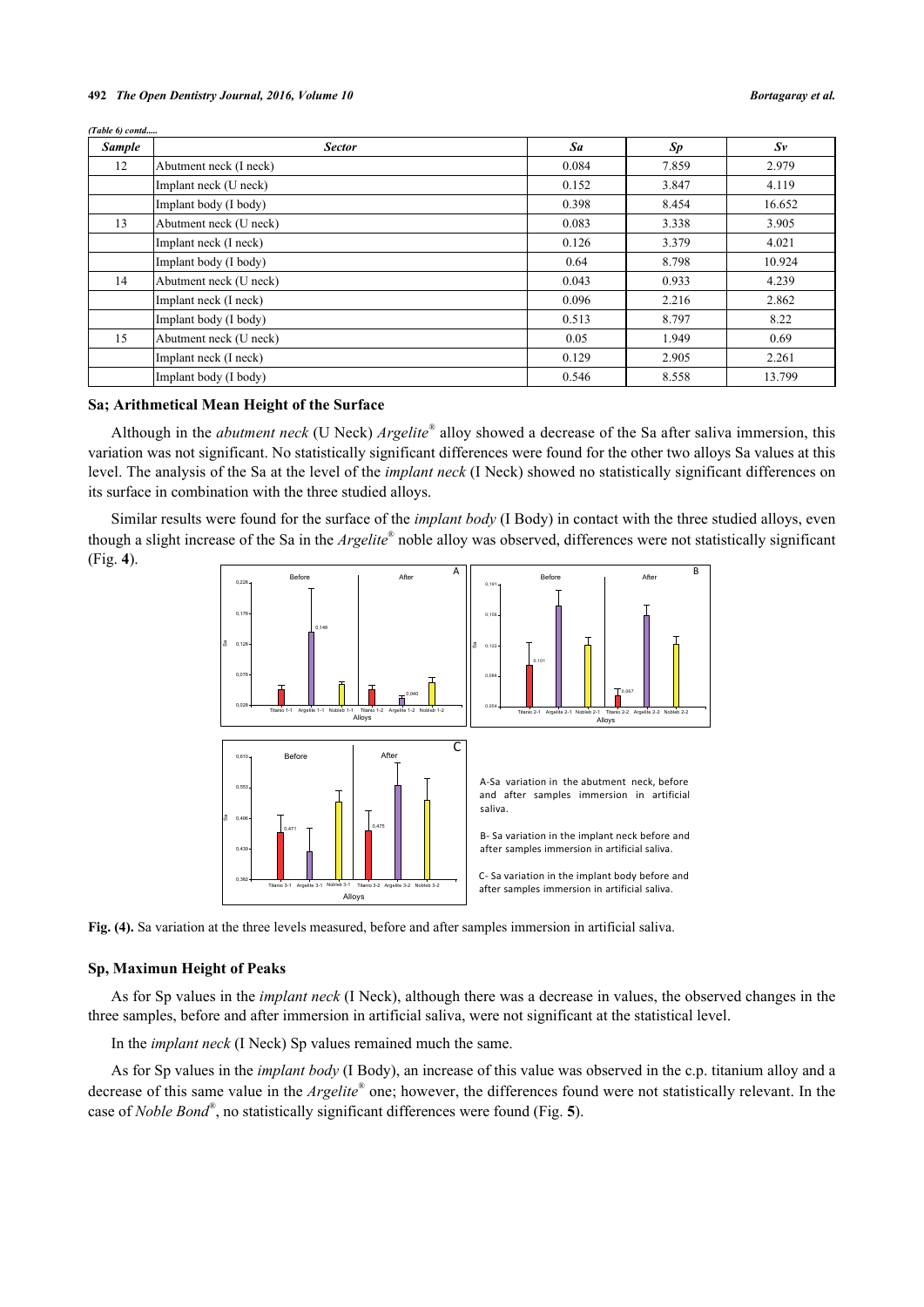

**Fig. (5).** Sp variation at the three levels measured, before and after samples immersion in artificial saliva.

## **Sv, Maximun Height of Valleys**

In the *abutment neck* (U Neck), a slight decrease in the Sv values in the *Noble Bond®* alloy was observed, but it was not statistically significant. No significant differences were found in the *Argelite®* alloy or in c.p. titanium.

Comparing the results before and after artificial saliva immersion, no differences were observed at the level of the *implant neck* (I Neck) in any of the three alloys. Comparing results in the *implant body* (I Body) area, a slight increase in the *Argelite®* alloy values was observed after immersion, but neither this increase nor the values obtained with the other two alloys were statistically significant (Fig. **[6](#page-7-0)**).

<span id="page-7-0"></span>

**Fig. (6).** Sv variation at the three levels measured, before and after samples immersion in artificial saliva.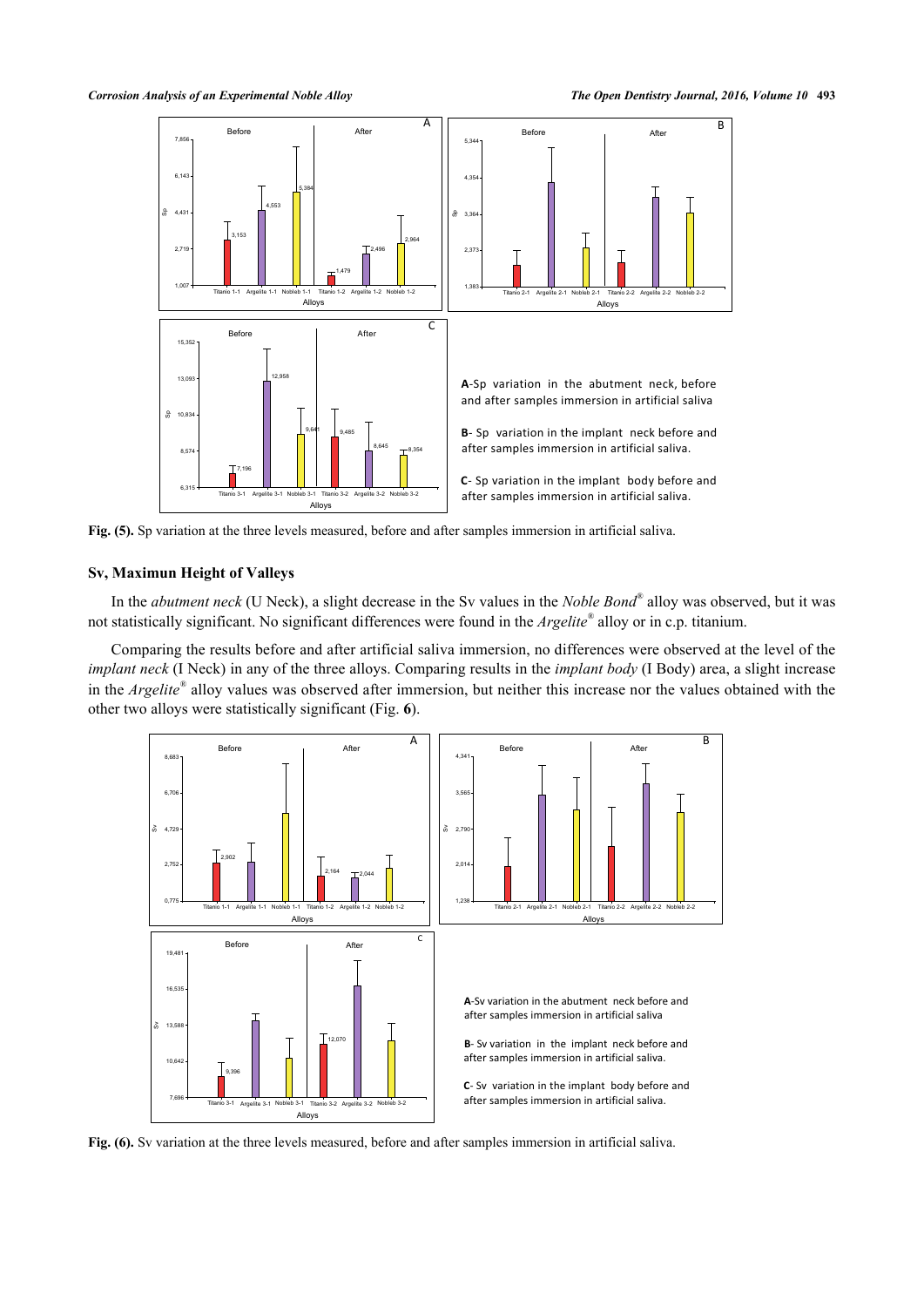An example of pre and post submersion of the samples is shown in Fig. (**[7](#page-8-0)**)

<span id="page-8-0"></span>

Fig. (7). Pre and post sumersion image of one sample at the tree points observed.

## **DISCUSSION**

All metals used in devices for biomedical prostheses degrade to a greater or lesser extent [[4\]](#page-9-7). The purpose of this study was to determine if *Noble Bond®* alloy was a biomaterial electrochemically suitable to manufacture prosthetic suprastructures over c.p. titanium implants.

Adding a noble metal to non–noble alloys has already been done by *Argen®* company in *Noble Crown NF*® (Co-Pd-Cr-A) alloy and *Noble Crown*® (Ni-Pd-Cr) alloy. Although these alloys showed an increase in their nobility, they worsened the resistance to corrosion in comparison to the conventional Co-Cr and Ni-Cr–base alloys from an *in vitro* study performed by Sarantopoulos *et al*. [[7\]](#page-9-3). Unlike these results, in the present study and after immersion in artificial saliva for three months, there were no signs of corrosion at the alloy's surface level when ruthenium instead of palladium was used.

Regarding titanium abutments and titanium implants combined with the different alloys, no statically differences were observed between values obtained before and after immersing the samples in artificial saliva. This behaviour coincides with the one reported by other authors. Meffert *et al*. and Botha *et al*. concluded that initial rust gives titanium high resistance to corrosion, making it inert to tissues, and its low density provides it with a high resistance / weight relation making it highly biocompatible [\[16](#page-10-1), [17](#page-10-2)].

Using titanium alloys to manufacture prosthetic suprastructures over implants avoids the problem of galvanic corrosion. A study carried out by Arismendi *et al*. [[3](#page-9-10)] suggests that the best combination restoration–implant for trial conditions can be achieved by using c.p. titanium and a titanium alloy. Besides, titanium is considered one of the most corrosion-resistant materials used for biomedical purposes [[5,](#page-9-13) [16](#page-10-1), [18](#page-10-3)]. Two characteristics of titanium make it ideal for dental implants: its high mechanical resistance and its spontaneous passivation when in contact with water, air or tissue fluids [\[11](#page-9-8)].

The stable behaviour observed in noble alloys coincides with the results obtained in studies performed by other authors who concluded that noble alloys with high content of gold and palladium combined with c.p. titanium implants present high resistance to corrosion with minimum release of the metal's ions to the medium, as they develop a passivation mechanism when in contact with the medium [\[3](#page-9-10), [5](#page-9-13), [14](#page-9-12)]. Palladium-based alloys without silver show a rather passive behaviour and better than the Pd-Ag alloys [\[12\]](#page-9-9). Similarly, Cortada[[9\]](#page-9-5), in a galvanic corrosion study, concluded that palladium–based alloys present low levels of ions release in combination with titanium. In addition, it was shown that resistance to corrosion in silver–palladium based alloys is compatible with alloys with high contents of gold studied in artificial saliva [\[3](#page-9-10), [5](#page-9-13), [14\]](#page-9-12). In the present study there was no significant surface modification (Sa, Sp, and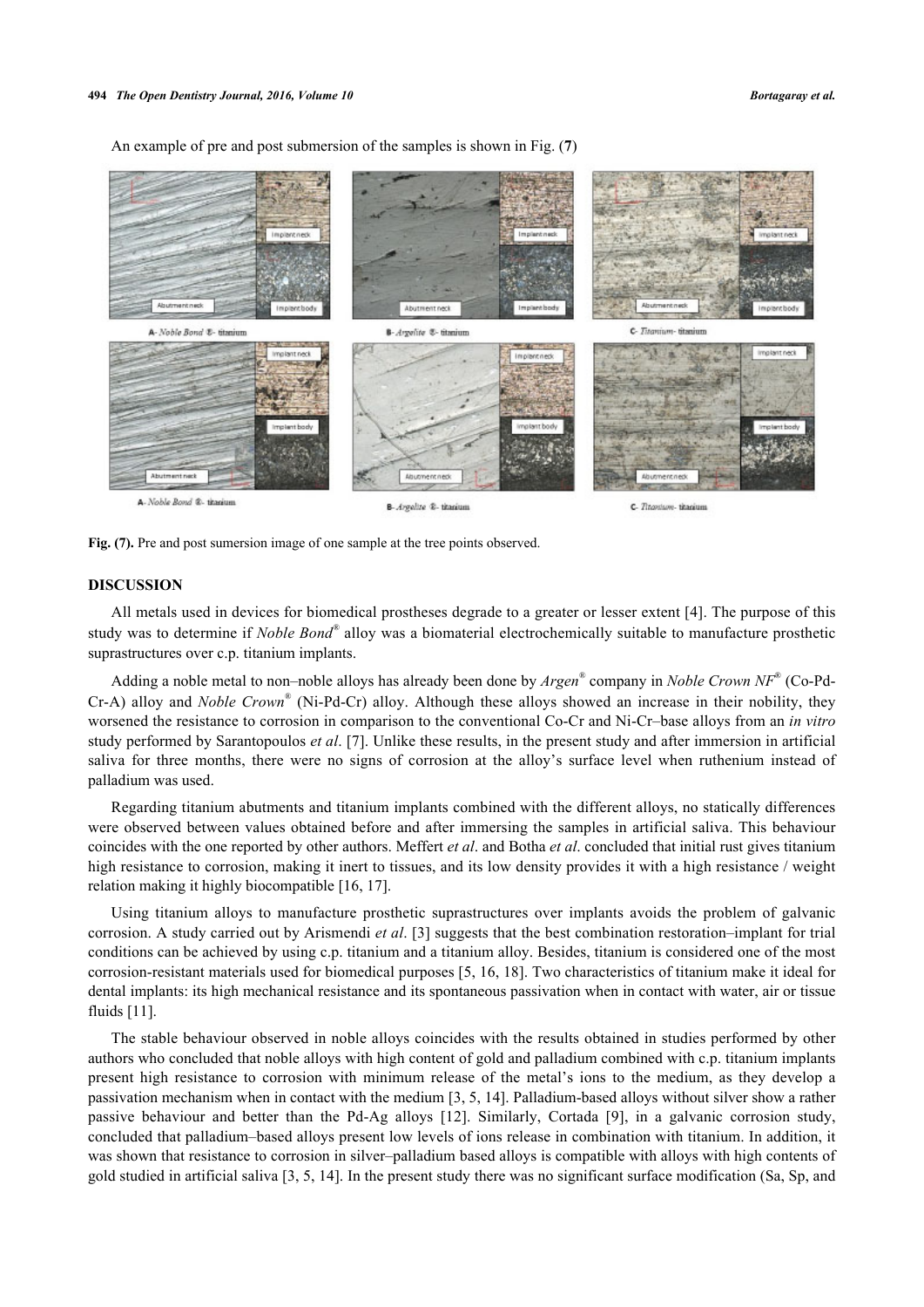Sv) of the samples at U neck, I neck or I body when *Argelite®* alloy was used.

The methodology applied to treat the samples consists in an analytical technique through static immersion under ISO/TR 10271:1993 standards. The only variation introduced was an increase in the period of samples immersion [[12](#page-9-9), [19\]](#page-10-4). Further *in vitro* studies with longer periods of samples immersion in artificial saliva and *in vivo* studies are recommended.

## **CONCLUSION**

No statistically significant differences between experimental *Noble Bond®* alloy, noble alloy and c.p. titanium alloys were found in the present study as regards electrogalvanic corrosion, measured through tridimensional changes that took place on the surface of the samples (Sa, Sp, and Sv) three months after having been immersed in artificial saliva, both at abutment level or at implant neck and body levels. Further research on longer periods of immersion is necessary to validate these preliminary results.

## **CONFLICT OF INTEREST**

The authors confirm that this article content has no conflict of interest.

## **ACKNOWLEDGEMENTS**

The authors thank Luis Croharé (ABO, Faculty of Dentistry, National University of Cordoba) for cooperation related to the statistical analysis of the data in this study.

#### **REFERENCES**

- <span id="page-9-0"></span>[1] Solá C, Amorim A, Espías A, *et al.* Galvanic corrosion behaviour of Ti and Ti6Al4V coupled to noble dental alloys. Int J Electrochem Sci 2013; 8: 406-20.
- <span id="page-9-1"></span>[2] Tuna SH, Pekmez NO, Keyf F, Canli F. The electrochemical properties of four dental casting suprastructure alloys coupled with titanium implants. J Appl Oral Sci 2009; 17(5): 467-75.

[\[http://dx.doi.org/10.1590/S1678-77572009000500022\]](http://dx.doi.org/10.1590/S1678-77572009000500022) [PMID: [19936528](http://www.ncbi.nlm.nih.gov/pubmed/19936528)]

- <span id="page-9-10"></span>[3] Arismendi E, Agudelo A, Marín I, Peláez V, Echavarría V, Rojas M. Caracterización electroquímica de cuatro biomateriales metálicos de uso odontológico. Rev Fac Odont Univ Ant 2006; 17(2): 46-57.
- <span id="page-9-7"></span>[4] Sun D. On the corrosion behaviour and biocompatibility of palladium-based dental alloy. PhD Dissertation. Ohio, US: Graduate School of the Ohio State University 2004.
- <span id="page-9-13"></span>[5] Schmidli F, Jungo M, Jäger K, Lüthy H, Büchler M. Determination of the corrosion resistance of dental alloys with a new measurement method. Schweiz Monatsschr Zahnmed 2009; 119(6): 584-8. [PMID: [20112638\]](http://www.ncbi.nlm.nih.gov/pubmed/20112638)
- <span id="page-9-2"></span>[6] Canay S, Öktemer M. *In vitro* corrosion behavior of 13 prosthodontic alloys. Quintessence Int 1992; 23(4): 279-87. [PMID: [1502304\]](http://www.ncbi.nlm.nih.gov/pubmed/1502304)
- <span id="page-9-3"></span>[7] Sarantopoulos DM, Beck KA, Holsen R, Berzins DW. Corrosion of CoCr and NiCr dental alloys alloyed with palladium. J Prosthet Dent 2011; 105(1): 35-43. [\[http://dx.doi.org/10.1016/S0022-3913\(10\)60188-6\]](http://dx.doi.org/10.1016/S0022-3913(10)60188-6) [PMID: [21194586](http://www.ncbi.nlm.nih.gov/pubmed/21194586)]
- <span id="page-9-4"></span>[8] Poljak-Guberina R, Knezovic-Zlataric D, Katunaric M. Dental alloys and corrosion resistance. Acta Stomat Croat 2002; 36(4): 447-50.
- <span id="page-9-5"></span>[9] Cortada M, Giner L, Costa S, Gil FJ, Rodríguez D, Planell JA. Galvanic corrosion behavior of titanium implants coupled to dental alloys. J Mater Sci Mater Med 2000; 11(5): 287-93. [\[http://dx.doi.org/10.1023/A:1008905229522\]](http://dx.doi.org/10.1023/A:1008905229522) [PMID: [15348025](http://www.ncbi.nlm.nih.gov/pubmed/15348025)]
- <span id="page-9-6"></span>[10] Lucas LC, Lemons JE. Biodegradation of restorative metallic systems. Adv Dent Res 1992; 6: 32-7. [PMID: [1292459\]](http://www.ncbi.nlm.nih.gov/pubmed/1292459)
- <span id="page-9-8"></span>[11] Titanium applications in dentistry. J Amer Dent Assoc 2003; 134(3): 347-9. [\[http://dx.doi.org/10.14219/jada.archive.2003.0165\]](http://dx.doi.org/10.14219/jada.archive.2003.0165) [PMID: [12699049](http://www.ncbi.nlm.nih.gov/pubmed/12699049)]
- <span id="page-9-9"></span>[12] Sánchez Soler LA, Espías AF. Comportamiento químico de diferentes aleaciones utilizadas en prótesis fijas en relación a su liberación de iones. Dentum 2002; 2(1): 26-9.
- <span id="page-9-11"></span>[13] Taylor JC, Anderson GI, Sutow EJ, Driscoll CF, Mackey DC. The effects of the coupling of titanium implants and dissimilar metal abutments on osteoblast differentiation *in vitro.* Int J Oral Maxillofac Implants 1999; 14(6): 785-97. [PMID: [10612915\]](http://www.ncbi.nlm.nih.gov/pubmed/10612915)
- <span id="page-9-12"></span>[14] Gil FJ, Canedo R, Padrós A, Bañeres MV, Arano JM. Fretting corrosion behaviour of ball-and-socket joint on dental implants with different prosthodontic alloys. Biomed Mater Eng 2003; 13(1): 27-34. [PMID: [12652020\]](http://www.ncbi.nlm.nih.gov/pubmed/12652020)